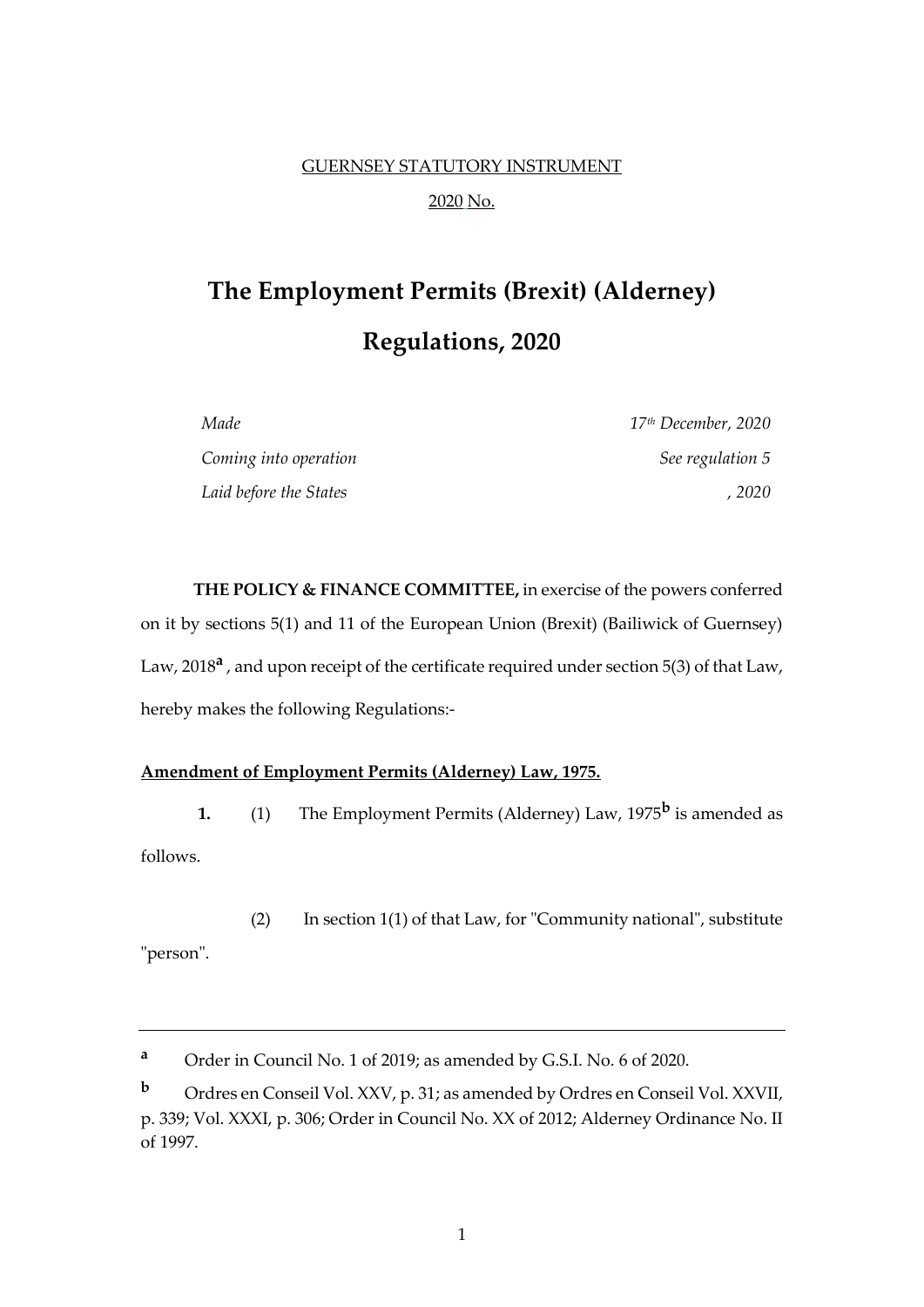(3) In section 8(1) of that Law, delete the definitions of "**Community national**", "**member**" and "**the Treaties**".

## **Transitional.**

**2.** (1) Despite regulation 1, the prohibition in section 1(1) of the Employment Permits (Alderney) Law, 1975 (as amended by regulation 1) does not apply to a relevant person.

- (2) In paragraph (1), "**relevant person**" means a person who
	- (a) before the commencement of these Regulations, had undertaken or been engaged in any gainful employment in the Island,
	- (b) was not a Community national (within the meaning of section 8(1) of that Law as it had effect immediately before the commencement of these Regulations) at the time the person began undertaking or engaging in the gainful employment, and
	- (c) immediately before the commencement of these Regulations –
		- (i) was undertaking or engaged in any gainful employment in the Island, or
		- (ii) was ordinarily resident in the Island.

#### **Extent.**

**3.** These Regulations have effect in the Island of Alderney.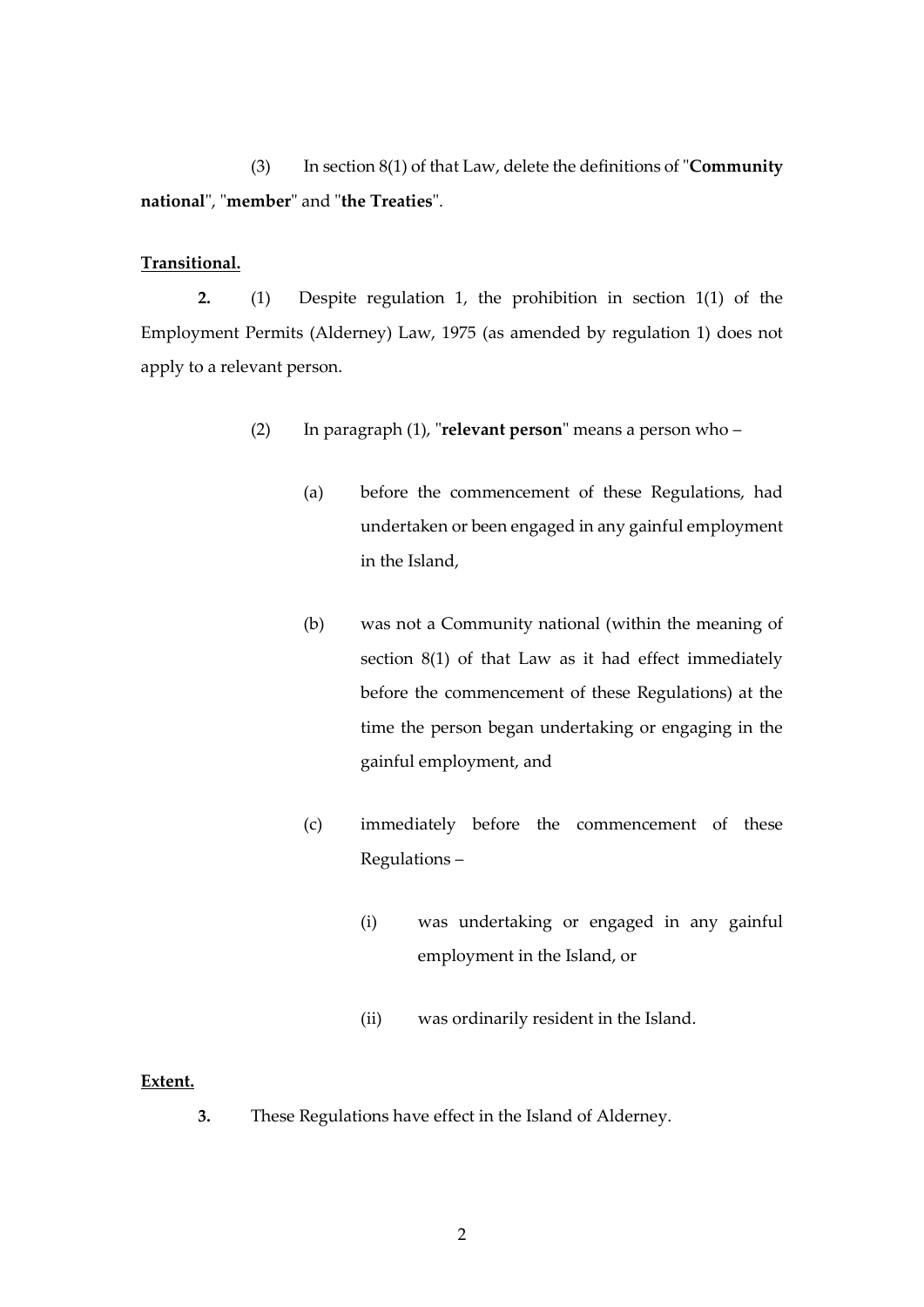## **Citation**.

**4.** These Regulations may be cited as the Employment Permits (Brexit) (Alderney) Regulations, 2020.

#### **Commencement**

**5.** These Regulations shall come into force on exit day; and for the purposes of this regulation, "**exit day**" has the meaning given in the European Union (Brexit) (Bailiwick of Guernsey) Law, 2018.

Dated this 17th day of December, 2020

James Dent

Chairman of the Policy & Finance Committee For and on behalf of the Committee